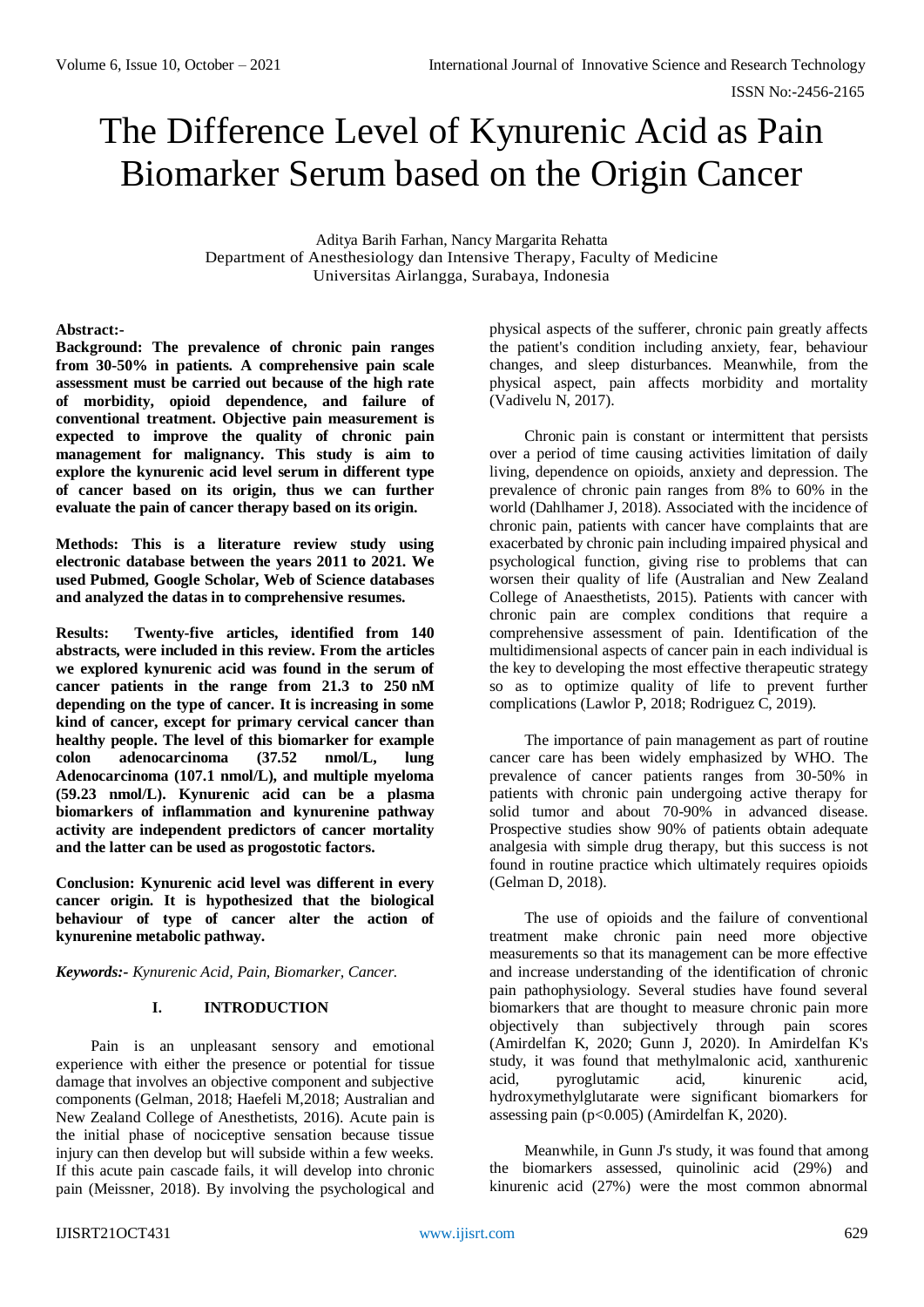#### ISSN No:-2456-2165

biomarkers of the 17,834 patients studied. Both are detectable biomarkers of chronic inflammation mediated by pro-inflammatory cytokines (Gunn J, 2020). Kynurenic acid is a cytokine that has been widely tested for biomarkers of depression. In a recent study, these biomarkers demonstrated the significance of the inflammatory process. The inflammatory reaction is a mechanism for the formation of pain. The kynurenic acid pathway shows how these cytokines play a role in chronic pain processes and quinolinic acid itself its metabolites also have a role in chronic inflammatory processes. This is supported by the latest research on pain, the kynurenic pathway is related to the amino acid tryptophan which in the process plays a role in producing significant cytokines in chronic pain events (Walczak K, 2020).

The aim of this article review is to explore the kynurenic acid level serum in different type of cancer based on its origin, thus we can further evaluate the pain of cancer therapy based on its origin.

## **II. METHODS**

This is a literature review study using electronic database between the years 2011 to 2021. We used Pubmed, Google Scholar, Web of Science databases and analyzed the datas in to comprehensive resumes.

## **III. RESULTS**

We identified 25 articles from 140 abstracts. Those 25 articles were explored on this section.

## **Kinurenic Acid as an objective parameter of chronic cancer pain**

Given the importance of tryptophan metabolism and the kynurenine pathway in driving the inflammatory response, it is not surprising that the kynurenine pathway has recently emerged as an important factor in the pathogenesis of various types of cancer. In addition, tryptophan metabolism is also important for cell proliferation and immunoregulation. It remains unclear whether the kynurenine pathway in cancer is activated by disease biology (eg inflammatory processes) or simply by associated stress. However, its role in tumorigenesis deserves special attention and has been highlighted by several findings (Sforzini L, 2019).

Evidence suggests that IDO activity may support tumor modulation of the immune system. (Gostner J.M, 2015). There are two types of IDO enzymes, IDO1 and IDO2, which convert tryptophan to kynurenine, with different levels of activity. IDO2 is less expressed and has weaker enzymatic activity than IDO1. IDO1 activity is closely related to two key inflammatory cytokines, interferon-gamma (IFN-gamma) and interleukin 6 (IL-6), whose functions in inflammation and cancer are widely known although not fully understood.

Apart from having a common anti-tumor effect, the activity of IDO is also a pro-tumorigenic factor. IFN-gamma

activates IDO1 expression, which in turn activates IL-6, creating a network in which IDO1 acts like a negative feedback loop on IFN-gamma, and partially regulates IL-6. Being a regulatory interface between IFN-gamma and IL-6, IDO1 promotes a pro-inflammatory response that plays a role in neovascularization cancer, by increasing the development of new blood vessels (Prendergast G.C, 2017).

More importantly, this enzyme appears to promote tumor development, by acting predominantly on regulatory T cells (Tregs), CD8+ cytotoxic effector (Teff) T cells, and natural killer (NK) cells, these lymphocytes exert protective activity by reducing tumor progression and inhibiting tumor growth. enhance antitumor immunity, but kynurenine can suppress CD8+ and NK T cells and bias Treg differentiation (Miller AH, 2008).

This activity was shown to be reversible by administration of a therapeutic enzyme, Pegylated kynureninase, which converts kynurenine to an immunologically inert compound, with an associated increase in CD8+ lymphocyte proliferation, which in turn increases tumor infiltration (Triplett T.A, 2018).

Although poorly studied, IDO2 has been found to be overexpressed in several human tumors, to functionally allow IDO1-dependent Treg suppression and to support Bcell-mediated autoantibody production that is important in the development of certain cancers, such as squamous cell carcinoma. Together, the IDO1 and IDO2 genes are variably upregulated in neoplastic cells as well as in stromal, endothelial, and innate immune cells of the tumor microenvironment and in tumor-draining lymph nodes (Prendergast GC, 2017) .

Data are also available on another tryptophan catabolizing enzyme, Tryptophan-2,3-Dioxygenase (TDO), which is constitutively expressed in the liver and responsible for metabolizing dietary tryptophan. TDO is also activated during cancer. From recent findings, the level of expression of the TDO2 gene, the gene encoding TDO, correlates with poorer breast cancer clinical outcome. Taken together, these findings suggest that novel pharmacological agents can target IDO (1 and 2) and TDO (Greene L, 2018).

Dysregulation of the kinurenin pathway in cancer may also increase malignancy by production of NAD+, which may directly affect several cellular functions. Furthermore, NAD+ can activate the aryl hydrocarbon receptor (AhR) transcription factor and consequently regulate gene expression (Bostian A.C.L and Eoff R.l., 2016).

An interesting study by Schroecksnadel et al in 146 patients suffering from various types of malignancies (mainly gastrointestinal tumors, haematological malignancies, gynecological neoplasms, and lung cancer). Fifty-four sub-groups were depressed and had to take antidepressant medication. Increased tryptophan degradation, measured by lower tryptophan levels and increased kynurenine concentration and K/T ratio, was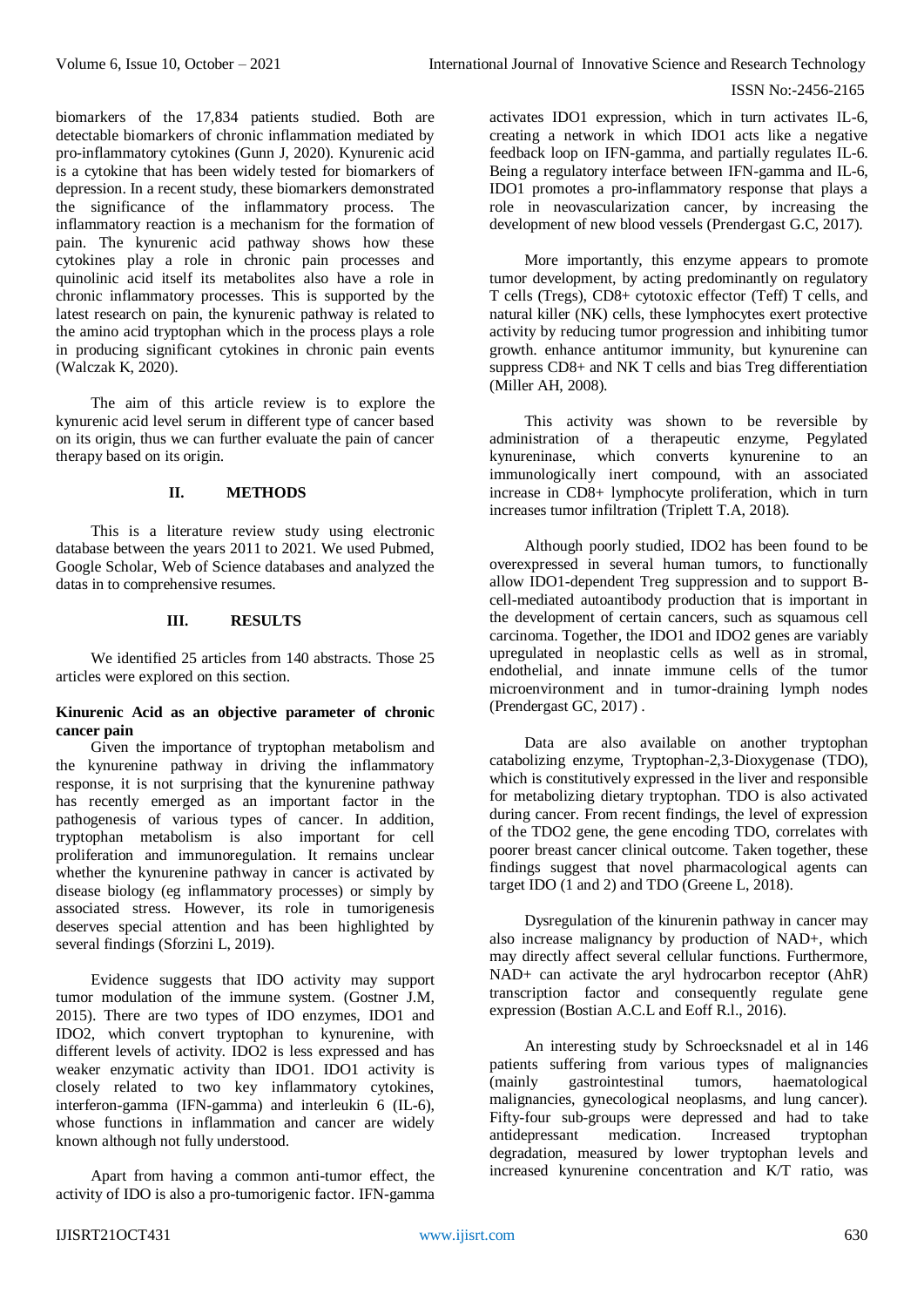associated with decreased quality of life (QoL), assessed by self-reported scores (from 1 to 5) (Schroecksnadel K, 2007).

These results emphasize the role of immune-mediated tryptophan degradation in cancer-induced decline in quality of life, but, surprisingly, quality of life is not significantly associated with depression. Nonetheless, this study did not directly measure depression or antidepressant drug status in relation to the kynurenine pathway, leaving some questions are open for future research (Schroecksnadel K, 2007).

Finally, plasma biomarkers of inflammation and kynurenine pathway activity are independent predictors of cancer mortality and the latter can be used as progostotic factors. In particular, even in the early stages of cancer, SSI activity is enhanced and that activity, in most studies, has been associated with a poorer prognosis. Moreover, IDO activation may be associated with the development of cancer-associated fatigue and thus with debilitating consequences (Kim S, 2015; Sforzini L, 2019).

In their study of women with breast cancer, Lyon and colleagues (Lyon D.E, 2011) found a significant difference in tryptophan degradation, expressed in enhanced SSI activity, between patients with early-stage breast cancer and healthy controls. One important consideration of the authors is that this could be relevant to the development of neuropsychiatric symptoms, including depression. Since it is very clear that tryptophan metabolism is critical in both depression and cancer, the assumption that in patients with various types of cancer the development of depression may be associated with immune activation, particularly in immune-mediated activation of SSI, has received increasing attention. However, this hypothesis remains unclear. In Table 1, we have briefly summarized the cancer types in which alterations in the kynurenine pathway have been demonstrated, along with depression prevalence rates, assessed through diagnostic interviews or by self-reported questionnaires. (Sforzini L, 2019; Lyon D.E, 2011).

# **IV. DISCUSSION**

# **Kynurenic acid in the body**

Pain neurotransmitters are expressed in the liver along with IDO-1 or IL-1β mRNA which has an inflammatory function. This suggests that IDO-1 is involved in the formation of pain in the inflammatory process. Kynurenine 3-monoxygenase (KMO) is another enzyme that plays a role in the tryptophan metabolic pathway that is relevant for depression and pain. One study found that depression-like behavior in mice was mediated by activating NMDA receptors with increased levels of quinolonic acid. A subsequent study showed that mice exhibiting a depressant trait of lipopolysaccharide discharge with a genetic deletion of the KMO enzyme did not exhibit depressive behavior. A similar principle behind the interaction of quinolinic acid and NMDA receptors with respect to the occurrence of pain and depression can also be accepted with other NMDA receptor antagonists such as kinurenic acid which reduces neuropathic pain (Jovanovic, 2020).

From this mechanism, the activity of the kynurenine pathway is said to be a plasma biomarker of inflammation that can be used as an independent predictor of cancer mortality and can also be used as a prognostic factor (Sforzini, 2019).

In a systematic review conducted by Walczak et., al in 2020, it was found that serum kynurenic acid levels in patients with primary cervical cancer (250 nmol/L) were lower than healthy people (500 nmol/L) while other cancers were found to be higher than healthy people. However, from the article, it appears that serum kynurenic acid levels in patients with cervical cancer are relatively higher than other types of cancer. As in colon adenocarcinoma (37.52 nmol/L, Lung Adeno Ca (107.1 nmol/L), and multiple myeloma (59.23 nmol/L).

## **Kynurenic acid variation in cancer**

Kynurenic acid was found in the serum of cancer patients in the range from 21.3 to 250 nM depending on the type of cancer (Golyski J, 2013; Walczak K, 2019). Kynurenic acid was increasing in the serum of colon adenocarcinoma patients. Sagan found that serum kynurenic acid has different level in lung cancer based on histopathology type. Kynurenic acid is one of metabolite from kynurenine pathway which induce immunosuppression and facilitate escape of tumor cells from immune surveillances. It is estimated that the biological behaviour of type of lung cancer alter the action of kynurenine metabolic pathway. The level of kynurenic acid in the adenocarcinoma (107.1+62.8 pmol/ml) was significantly higher than in squamous cell lung cancer  $(82.1+47.6 \text{ pmol/ml})$ , p=0.027. These results showed that elevated serum kynurenic acid level correlate with the biological behaviour of invasiveness and aggressive cell of adenocarcinoma cancer (Sagan D, 2012). It is concluded that there is a potent role of kynurenic acid as a marker for non-invasive discrimination between N0 and N+ patients in non-small cell lung cancer (NSCLC) (Walczak K, 2020).

Additionally, an increased kynurenic acid concentration was observed in bone marrow plasma of monoclonal gammopathy of undermined significance (MGUS) and multiple myeloma (MM) patients. Interestingly, the kynurenic acid level in the bone marrow plasma of MGUS patients was signifcantly higher than in the MM group. It is found that in patients with primary cervical cancer has more than twofold decrease of serum kynurenic acid concentration in comparison to a healthy patient. A similar efect was noted for patients diagnosed with glioblastoma. Kynurenic acid concentration in plasma from glioblastoma patients was signifcantly lower than in plasma from healthy volunteers. However, the reason for this phenomenon has not been clarifed. Cancer can change the route of kynurenine pathway in which it produce more nicotinamide adenine dinucleotide (NAD+) as a supply energy for metabolic processes. It was showed by the increasing activation of kynurenine pathway (kynurenic acid/tryptophan ratio) with the decreasing in the concentration of neuroactive metabolites in glioblastoma patient compared to healthy patients (Walczak K, 2020).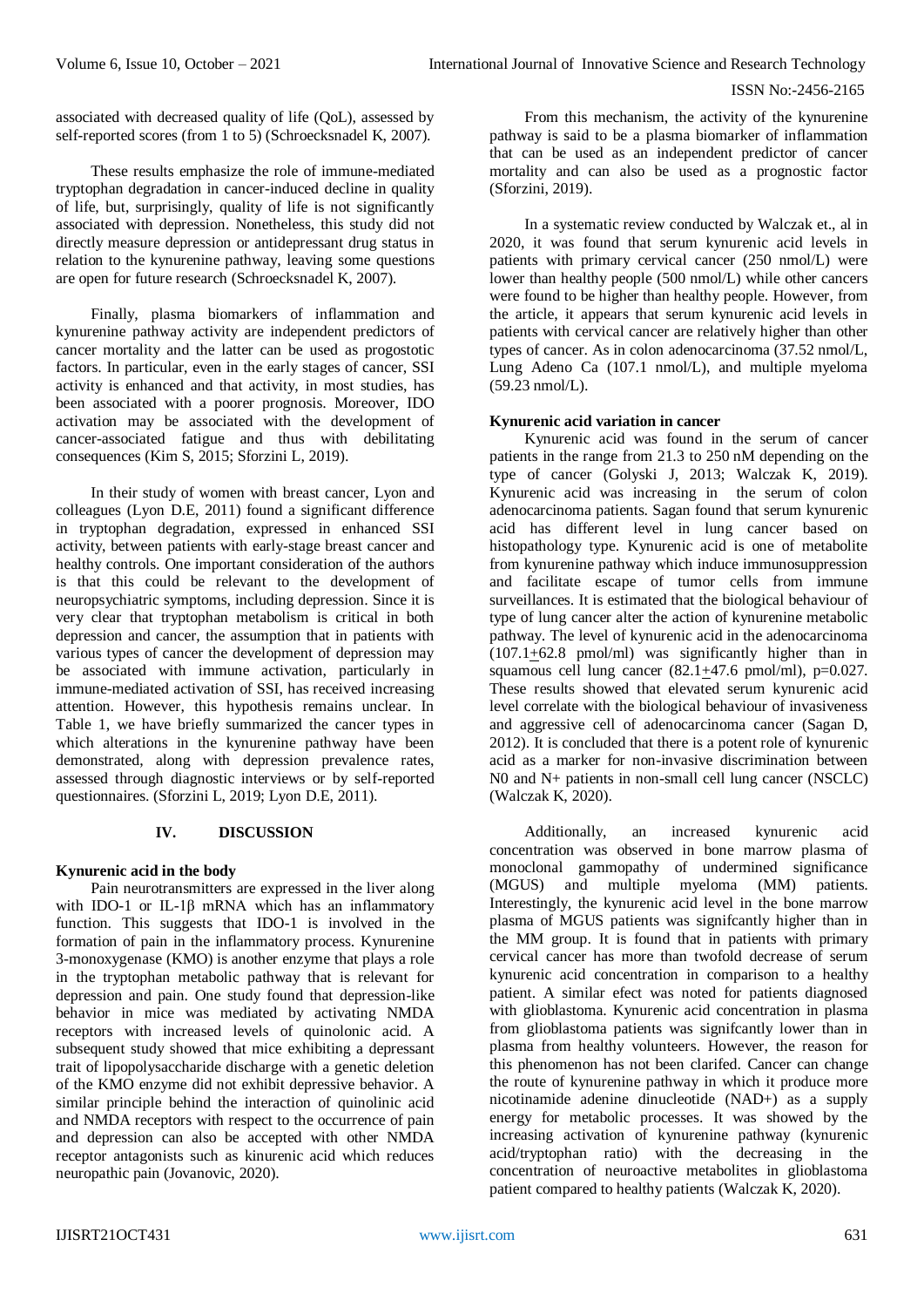ISSN No:-2456-2165

#### **V. CONCLUSION**

Kynurenic acid level was different in every cancer origin*.* It is hypothesized that the biological behaviour of type of cancer alter the action of kynurenine metabolic pathway. Thus, further research is needed to compare the level of kynurenic acid in some types of cancer.

#### **REFERENCES**

- [1]. Amirdelfan K., Pope JE, Gunn J, Hill MM, Cotton BM, Beresh J.E., 2020. Clinical validation of multibiomarker assay for the evaluation of chronic pain patients in a cross-sectional observational study. Pain Ther; 9(2):511-529.
- [2]. Australian and New Zealand College of Anaesthetists and Faculty of Pain Medicine. Acute Pain Management: Scientific Evidence.
- [3]. Bostian A.C.L dan Eoff R.L. 2016. Aberrant kynurenine signaling modulates DNA replication stress factors and promotes genomic instability in gliomas. Chem Res Toxicol. Vol. 29 hh. 1369–1380.
- [4]. Dahlhamer J, Lucas J, Zelaya C, Nahin R, Mackey S, DeBar L. 2018. Prevalence of chronic pain and highimpact chronic pain among adults-United States vol. 36 p 1001-6.
- [5]. Gelman, D., Gelmanas, A., Urbanaitė, D., Tamošiūnas, R., Sadauskas, S., Bilskienė, D., Naudžiūnas, A., Širvinskas, E., Benetis, R. and Macas, A. 2018. Role of Multimodal Analgesia in the Evolving Enhanced Recovery Chronic Pain Pathways. Medicina vol 54 p 20
- [6]. Gołyski J. 2013. Kwas kynureninowy u chorych z gruczolakorakiem jelita grubego Kynurenic acid in patients with colon adenocarcarcinoma. PhD Thesis, Medical University of Lublin, Poland.
- [7]. Gostner JM, Becker K, Überall F, Fuchs D. 2015. *The potential of targeting indoleamine 2,3-dioxygenase for cancer treatment. Expert Opin Ther Targets*. Vol. 19 hh 605–615.
- [8]. Greco, Maria Teresa; Anna Roberto; Oscar Corli. 2014. Quality of Cancer Pain Management: An Update of a Systematic Review of Undertreatment of Patients with Cancer. American Society of Clinical Oncology
- [9]. Greene LI, Bruno TC, Christenson JL, D'Alessandro A, Culp-Hill R, Torkko K, Borges VF, Slansky JE, Richer JK. 2018. *A role for tryptophan-2,3 dioxygenase in CD8 Tcell suppression and evidence of tryptophan catabolismin breast cancer patient plasma. Mol Cancer Res*. Vol. 7 hh 131–139.
- [10]. Gunn J, Hill MM, Cotton B., Der TR. 2020. An analysis of biomarkers in patients with chronic pain. Pain Physician vol. 23 p 41-49.
- [11]. Haefeli, M dan Elfering, A. Pain Assesment. Eur Spine. 2018. International Association for the Study of Pain Vol 15 (1) p17-24.
- [12]. Jovanovic, F., Kenneth D. Candido., Nebojsa Nick Knezevic. 2020. Review: *The Role of the Kynurenine Signaling Pathway in Different Chronic Pain Conditions and Potential Use of Therapeutic Agents*. International Journal of Molecular Sciences. Vol 21.
- [13]. Kim S, Miller BJ, Stefanek ME, Miller AH. 2015. *Inflammation-induced activation of the indoleamine 2,3-dioxygenase pathway: relevance to cancer- related fatigue*. Vol. 121 hh. 2129–2136.
- [14]. Lawlor P.G., Niamh A Lawlor., Paulo Reis-Pina. 2018. The Edmonton Classification System for Cancer Pain: a tool with potential for an evolving role in cancer pain assessment and management. Expert review of quality of life in cancer care.
- [15]. Lyon DE, Walter JM, Starkweather AR, Schubert CM, McCain NL. 2011. *Tryptophan degradation in women with breast cancer: a pilot study*. BMC Research **Notes**
- [16]. Meissner, W., Huygen, F., Neugebauer, E., Osterbrink, J., Benhamou, D., Betteridge N. 2018. Management of acute pain in the postoperative setting: the importance of quality indicators. Current Medical Research and Opinion vol. 34 (1) p 187-196.
- [17]. Miller AH, Ancoli-Israel S, Bower JE, Capuron L, Irwin MR. 2008. *Neuroendocrine-immune mechanisms of behavioral comorbidities in patients with cancer. J Clin Oncol*. Vol. 26 hh. 971–982.
- [18]. Phillips CJ. 2019. The cost and burden of chronic pain. Reviews in Pain. Vol. 3(1) p 2-5 Rodriguez C., Ming Ji, Hsiao-Lan Wang, Tapan Padhya, Susan C. McMillan. 2019. Cancer Pain and Quality of Life. Symptom Management Series Volume 21 p 1-8
- [19]. Prendergast GC, Malachowski WP, DuHadaway JB, Muller AJ. 2017. *Discovery of IDO1 inhibitors: from bench to bedside. Cancer Res*. Vol. 77 hh. 6795– 6811.
- [20]. Sagan D, Kocki T, Kocki J, Szumilo J. 2012. Serum kynurenic acid: possible association with invasiveness of non-small cell lung cancer. *Asian Pac J Cancer Prev* ;13(9):4241-4. doi: 10.7314/apjcp.2012.13.9.4741. PMID: 23167321.
- [21]. Schroecksnadel K, Fiegl M, Prassl K, Winkler C, Denz HA, Fuchs D. 2007. *Diminished quality of life in patients with cancer correlates with tryptophan degradation. J Cancer Res Clin Oncol*. Vol. 133 hh. 477–85.